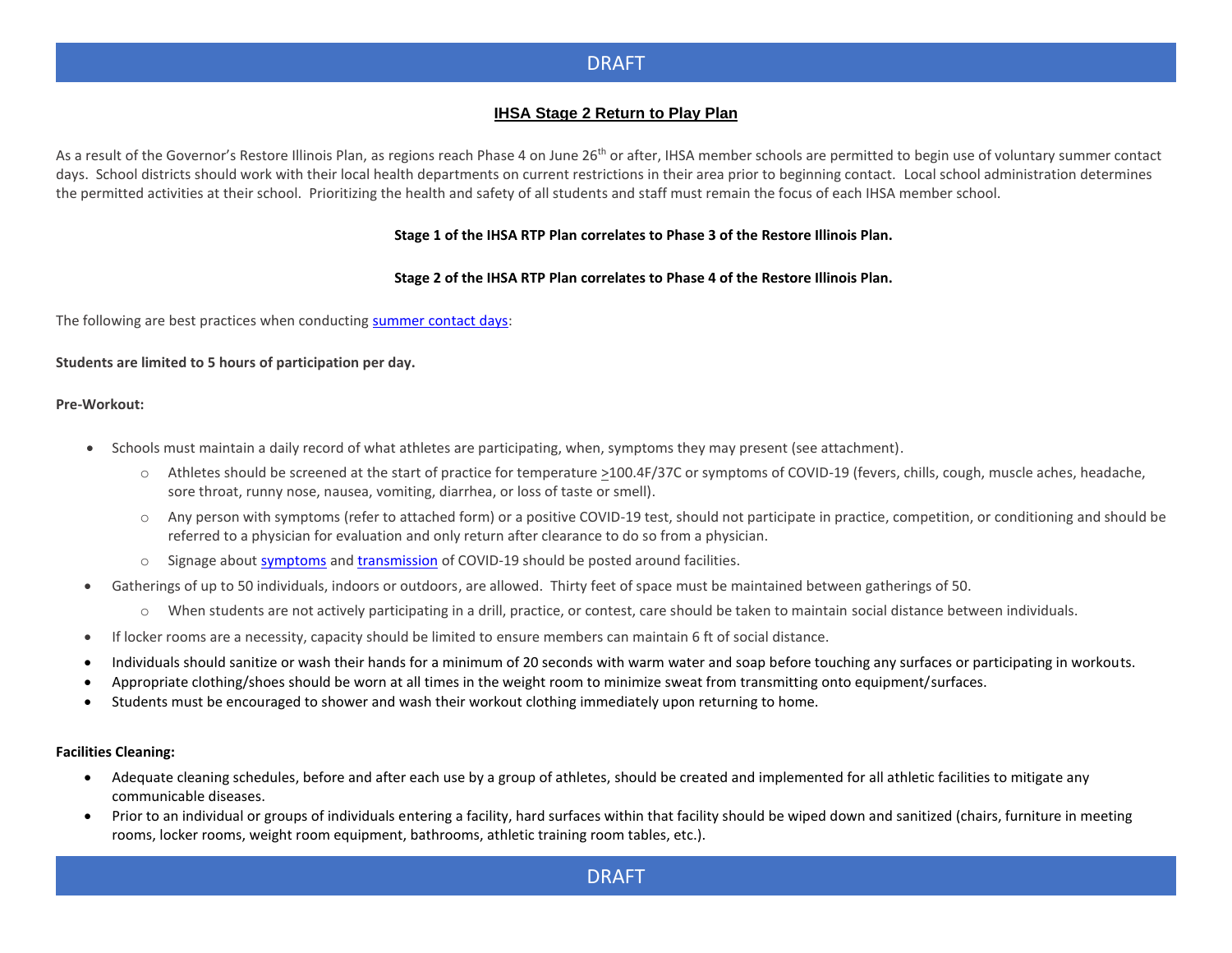- Hand sanitizer should be plentiful and available to individuals as they transfer from place to place.
- Weight equipment should be wiped down thoroughly before and after an individual's use of equipment.

#### **Please see [ISBE](https://www.isbe.net/Documents/IDPH-ISBE-Summer-Programs-Guidance.pdf) an[d CDC](https://www.cdc.gov/coronavirus/2019-ncov/community/pdf/Reopening_America_Guidance.pdf) for more cleaning details.**

#### **Physical Activity and Athletic Equipment:**

• On June XX or when your region reaches Phase 4, summer contact days will begin. Coaches are encouraged to use a staged approach to build back up to full summer contact activity and competitions. Local districts should work with their health departments and local school officials to make decisions about team travel to summer competitions.

- $\circ$  Athletes who did not participate in Stage 1, are encouraged to follow the [fall acclimatization schedule](https://www.ihsa.org/documents/forms/current/IHSA_Policies.pdf#page=38) for any sport.
- o Football players should maintain their summer acclimatization schedule, pe[r IHSA By-Law 3.157.](https://www.ihsa.org/documents/forms/current/IHSA_Section3.pdf#page=25)
- There should be no shared athletic towels, clothing, or shoes between students.
- Hand sanitizer or hand washing stations should be plentiful at summer contact events.

• Athletic equipment such as bats, batting helmets and catchers gear should be cleaned between each use. Other equipment, such as hockey helmets/pads, wrestling ear guards, football helmets/other pads, lacrosse helmets/pads/gloves/eyewear should be worn by only one individual and not shared.

• Shared equipment such as athletic balls, thud pads, sleds should be cleaned frequently during practice and competitions.

• In Stage 2 spotters for weightlifting are allowed. Maximum lifts should be done only with power cages for squats and bench presses. Spotters should stand at each end of the bar.

#### **Hydration:**

- All students shall bring their own water bottle. Water bottles must not be shared.
- Hydration stations (water cows, water trough, water fountains, etc.) may be utilized to fill individual water bottles but must be cleaned after every practice/contest.

#### **Contests:**

- Group sizes should be limited to 50 total participants, coaches, and referees (i.e. excludes spectators).
	- o Any additional team members can sit on the sidelines 6 feet apart from one another.
- During the use of summer contact days, multiple groups of 50 or fewer participants are permitted in a facility at once as long as:
	- o facilities allow for social distancing of students, coaches, and spectators
	- $\circ$  30-ft of distancing is maintained between groups/opposing teams on the sidelines, and
	- $\circ$  areas for each group are clearly marked to discourage interaction between groups outside of competitive game play.
- Schools must have information posted at entrances and around facilities explaining the [transmission](https://www.cdc.gov/coronavirus/2019-ncov/downloads/stop-the-spread-of-germs.pdf) as well as [symptoms](https://www.cdc.gov/coronavirus/2019-ncov/downloads/COVID19-symptoms.pdf) of COVID-19, encouraging all visitors to maintain social distance, and reminding people to stay home if they feel sick or have any of the symptoms of COVID-19: temperature >100.4F/37C, fevers, chills, cough, muscle aches, headache, sore throat, runny nose, nausea, vomiting, diarrhea, or loss of taste or smell.
- If schools choose to permit spectators, there should be a designated area for spectators with **existing seating capped at 20% of capacity.**
- Visual markers shall be displayed at queue points (Check-ins, along sidelines, concessions, bleachers, etc.) to help people maintain social distance.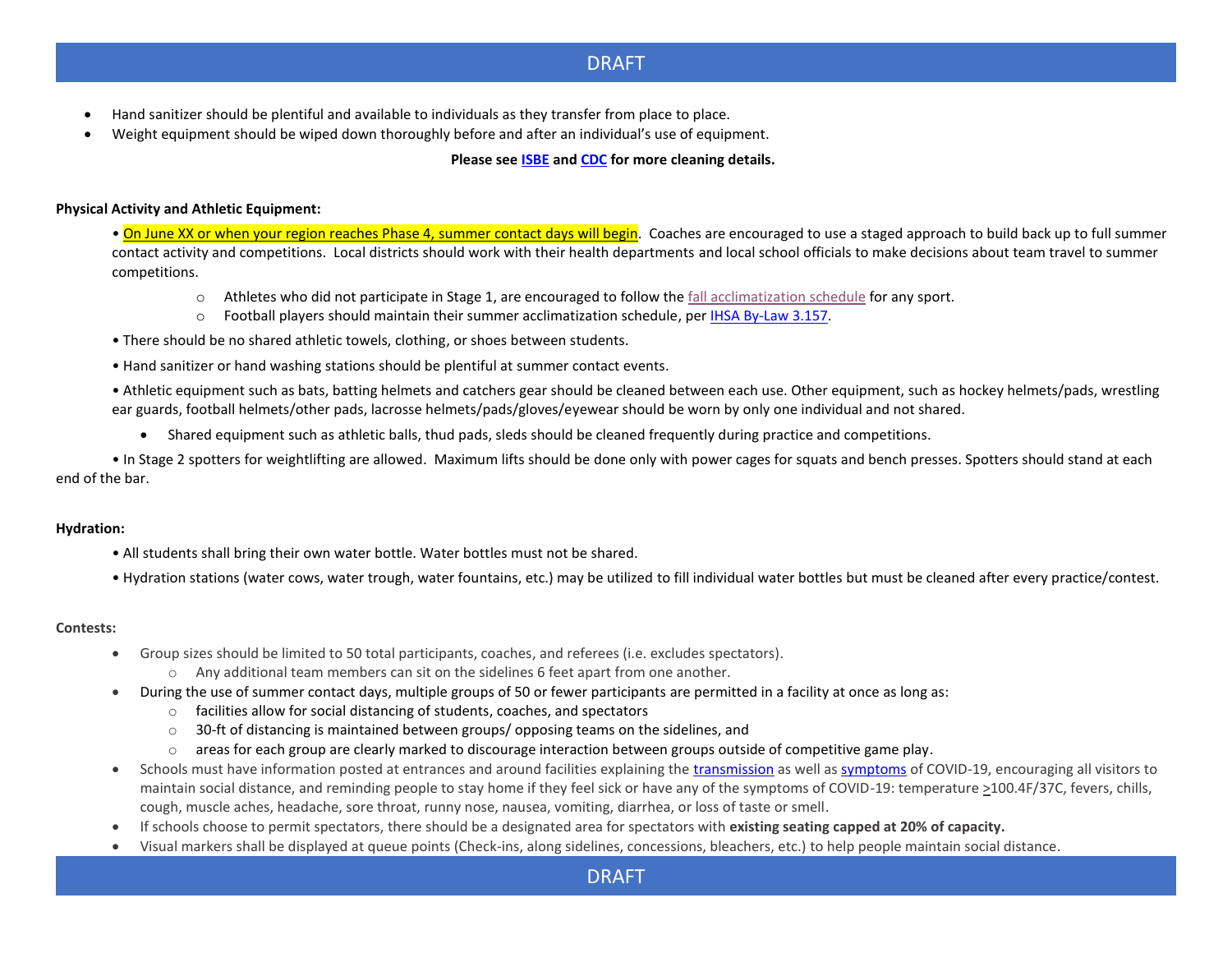- Concession stands may open in line with restaurant businesses physical workspace [guidelines.](http://dph.illinois.gov/topics-services/diseases-and-conditions/diseases-a-z-list/coronavirus/business-guidance/food-service)
- Encourage spectators to bring their own chairs from home for outdoor activities.
- No handshakes, high fives, fist bumps, hugs, etc. can occur pre or post-match.
- No spitting or blowing of the nose without the use of a tissue is allowed.

#### **PPE:**

- Coaches/ participants/ volunteers may choose to wear a mask.
- Officials may choose to wear a mask and use an electronic whistle (no blow horns).

It is the responsibility of each IHSA member school to comply with the above requirements.

If available, it is encouraged that an Athletic Trainer or medical personnel be available for workouts. They should be masked for any interactions with athletes and maintain appropriate social distance when feasible.

Any person with positive symptoms reported should not be allowed to take part in workouts and should contact his or her primary care provider or other appropriate healthcare professional.

#### **Should the conditions warrant, these requirements will be adjusted. Any further official updates will be posted on IHSA.org and the IHSA social media platforms.**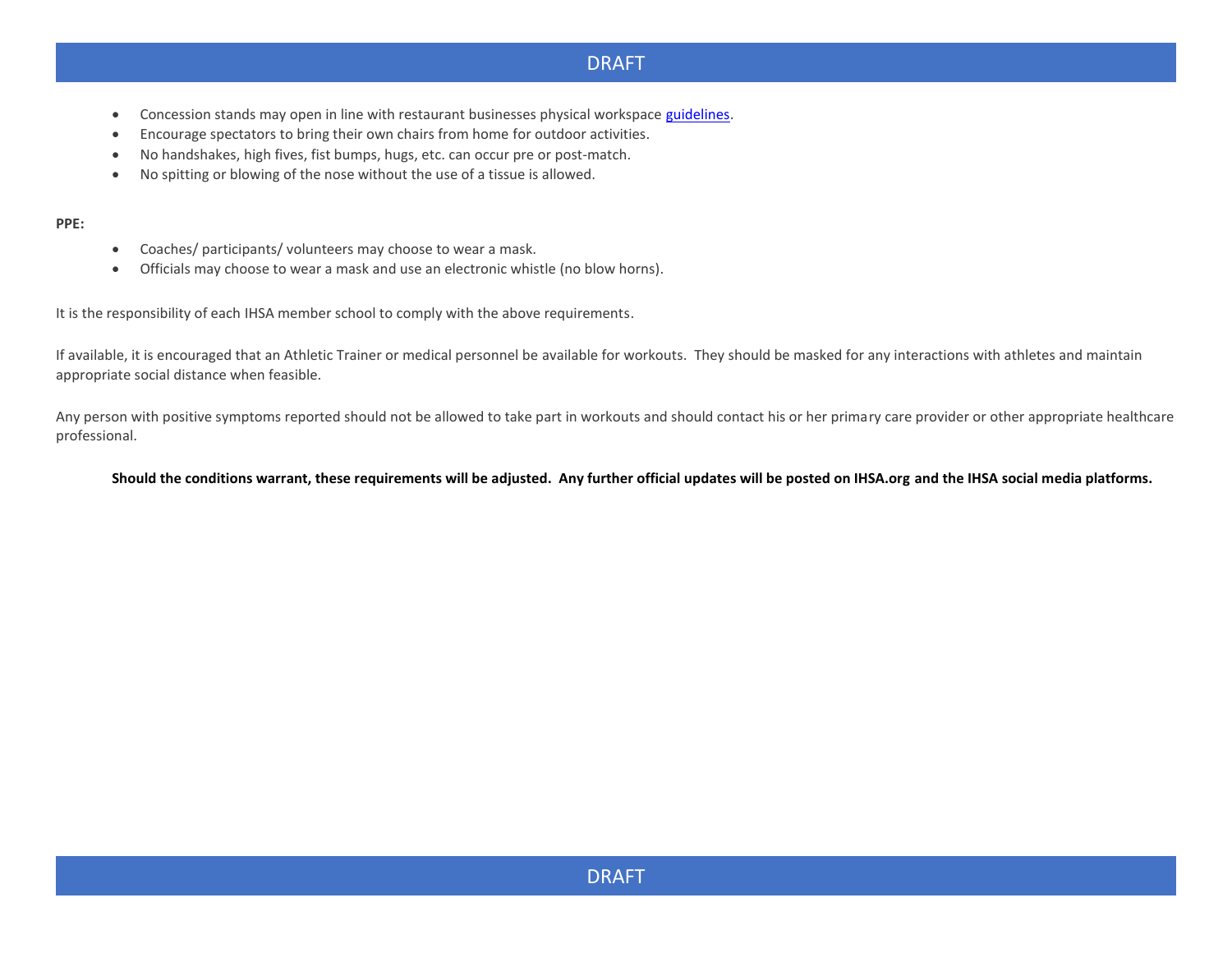# **COVID-19 Athlete/Coach Monitoring Form**

|      |             | <b>Circle Yes/No below</b>                               |    |                                                                             |    |                                            |    |                                                     |    |                                                                  |    |                                                           |
|------|-------------|----------------------------------------------------------|----|-----------------------------------------------------------------------------|----|--------------------------------------------|----|-----------------------------------------------------|----|------------------------------------------------------------------|----|-----------------------------------------------------------|
| Name | <b>Time</b> | Fever,<br>Cough,<br>Chills,<br>and/or<br>muscle<br>aches |    | Sore<br>throat,<br>runny<br>nose,<br>and/or<br>loss of<br>taste or<br>smell |    | Nausea,<br>vomiting,<br>and/or<br>diarrhea |    | <b>Shortness</b><br>of Breath<br>and/or<br>headache |    | Close<br>contact, or<br>cared for<br>someone<br>with<br>COVID-19 |    | Temp (if greater<br>than or equal to<br>$100.4^{\circ}F)$ |
|      |             | Yes                                                      | No | Yes                                                                         | No | Yes                                        | No | Yes                                                 | No | Yes                                                              | No |                                                           |
|      |             | Yes                                                      | No | Yes                                                                         | No | Yes                                        | No | Yes                                                 | No | Yes                                                              | No |                                                           |
|      |             | Yes                                                      | No | Yes                                                                         | No | Yes                                        | No | Yes                                                 | No | Yes                                                              | No |                                                           |
|      |             | Yes                                                      | No | Yes                                                                         | No | Yes                                        | No | Yes                                                 | No | Yes                                                              | No |                                                           |
|      |             | Yes                                                      | No | Yes                                                                         | No | Yes                                        | No | Yes                                                 | No | Yes                                                              | No |                                                           |
|      |             | Yes                                                      | No | Yes                                                                         | No | Yes                                        | No | Yes                                                 | No | Yes                                                              | No |                                                           |
|      |             | Yes                                                      | No | Yes                                                                         | No | Yes                                        | No | Yes                                                 | No | Yes                                                              | No |                                                           |
|      |             | Yes                                                      | No | Yes                                                                         | No | Yes                                        | No | Yes                                                 | No | Yes                                                              | No |                                                           |
|      |             | Yes                                                      | No | Yes                                                                         | No | Yes                                        | No | Yes                                                 | No | Yes                                                              | No |                                                           |
|      |             | Yes                                                      | No | Yes                                                                         | No | Yes                                        | No | Yes                                                 | No | Yes                                                              | No |                                                           |